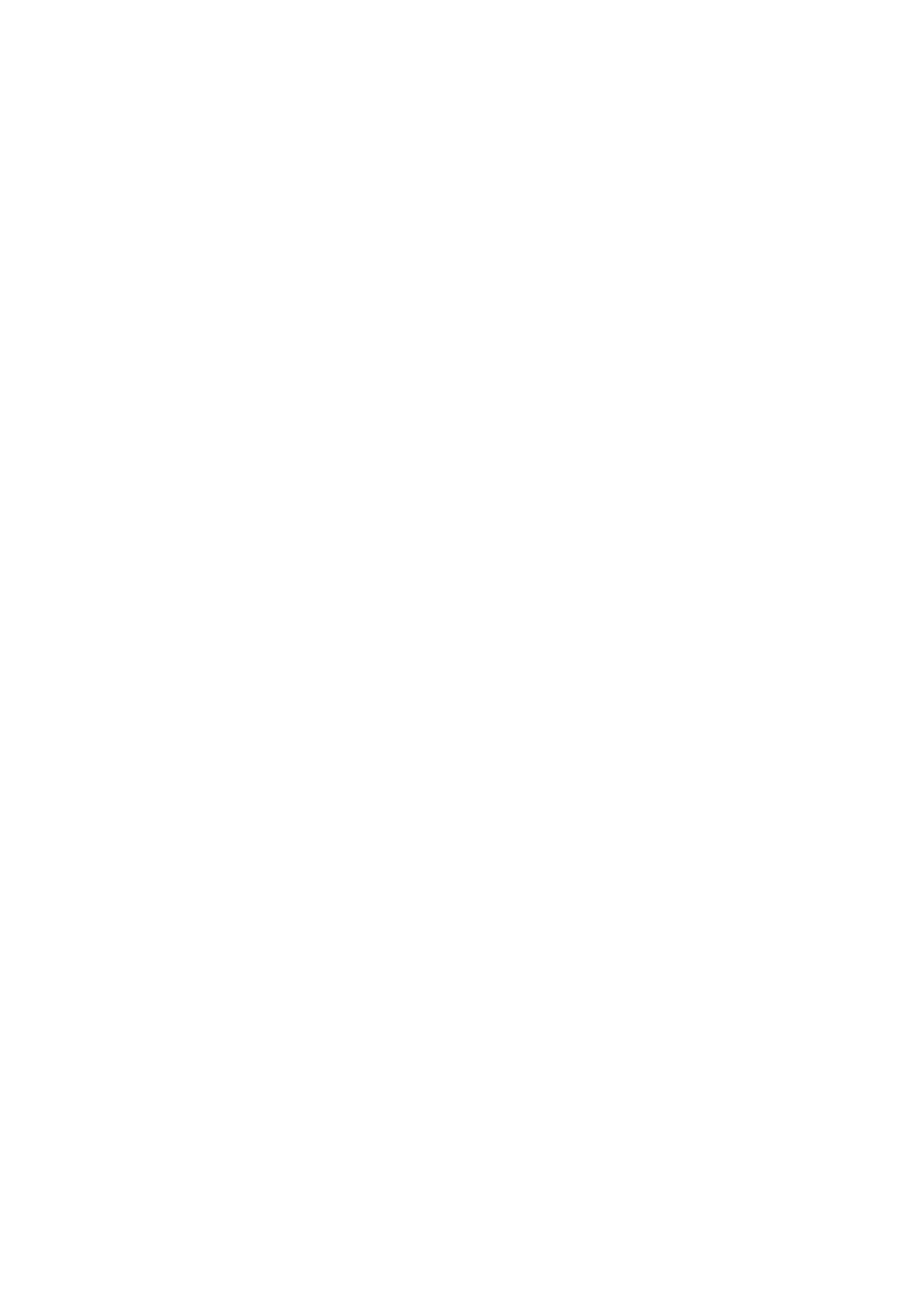### **Top-Rope Supervisor Scheme Syllabus**

#### **Competence Anchors**

The leaner must be able to demonstrate an ability to choose suitable anchors in a variety of situations, including the use of:

- spikes and blocks;
- threads, Chockstones and trees;
- stakes, bolts and pitons

and be able to connect equipment to the above anchors.

#### **Belaying**

The leaner must be able to:

- set up a sound belay system to single and multiple anchors;
- set up a top-rope system;
- set up a bottom-rope system;
- demonstrate good belay technique, and choose an appropriate belay device;
- demonstrate an ability to perform lowers.

#### **Climbing**

The leaner must be able to:

- read and interpret guide books effectively;
- choose and climb routes suited to their ability.

#### **Leading Endorsement**

The learner must be able to: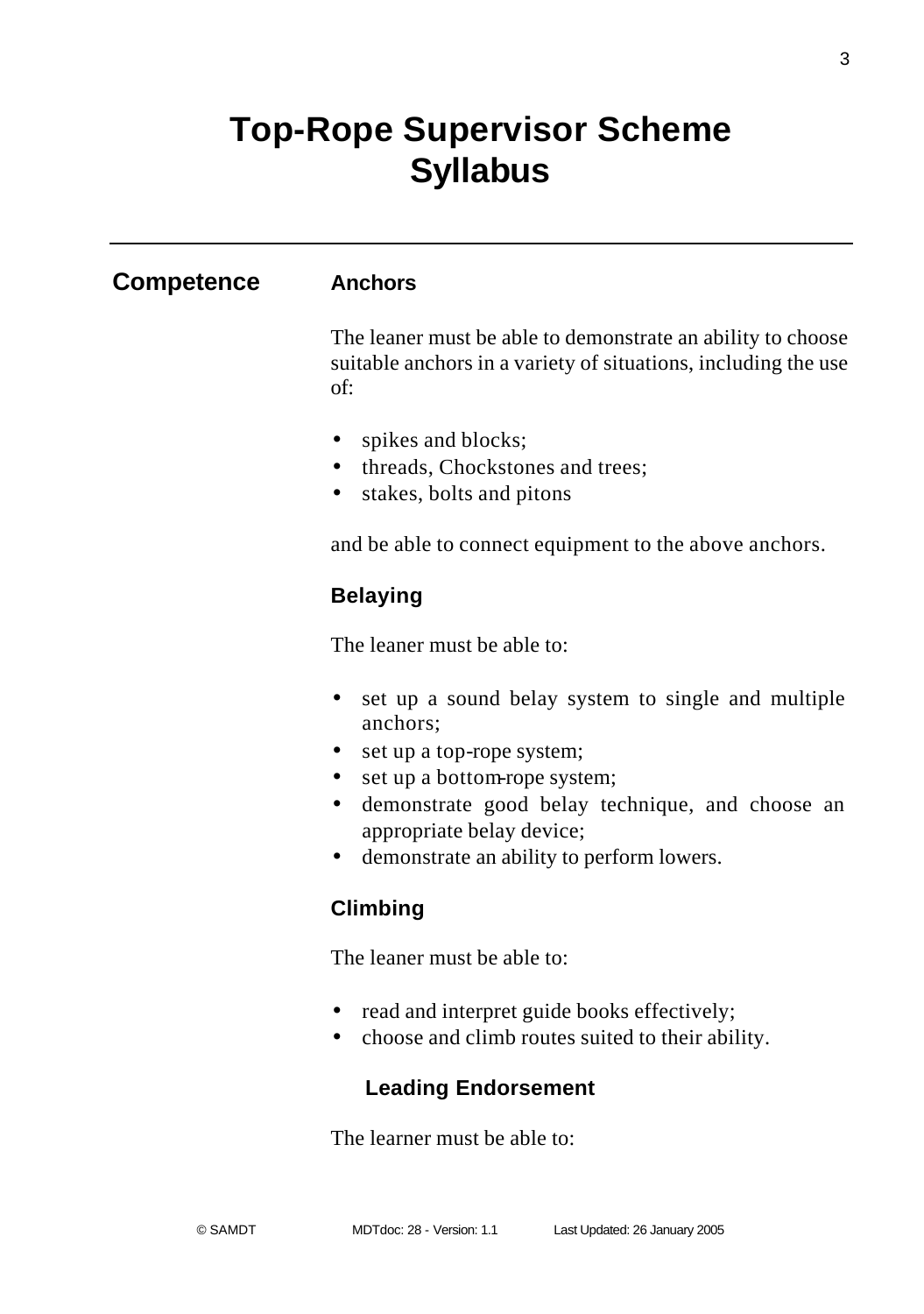- place suitable protection to protect a second;
- have a basic knowledge of the safety chain and fall factors.

#### **Abseiling**

The leaner must be able to abseil and protect personal abseiling.

**Environment Access**

The leaner should:

- understand and be able to use information contained in recent guide books and where appropriate carry out any recommendations contained therein;
- have an awareness and understanding of issues affecting access to climbing areas;
- have an awareness and understanding of issues affecting access to climbing walls and gyms, particularly related to groups under supervision.

#### **Conservation**

The leaner should:

- be able to demonstrate good practice in the conservation of the crag environment;
- be aware of locally important, historical sites and features, species of plants and animals and the legal situation related to them;
- be familiar with and observe current access and conservation guidelines.

#### **Etiquette**

The leaner should:

• be aware of local rock climbing ethics, particularly those relating to single pitch crags;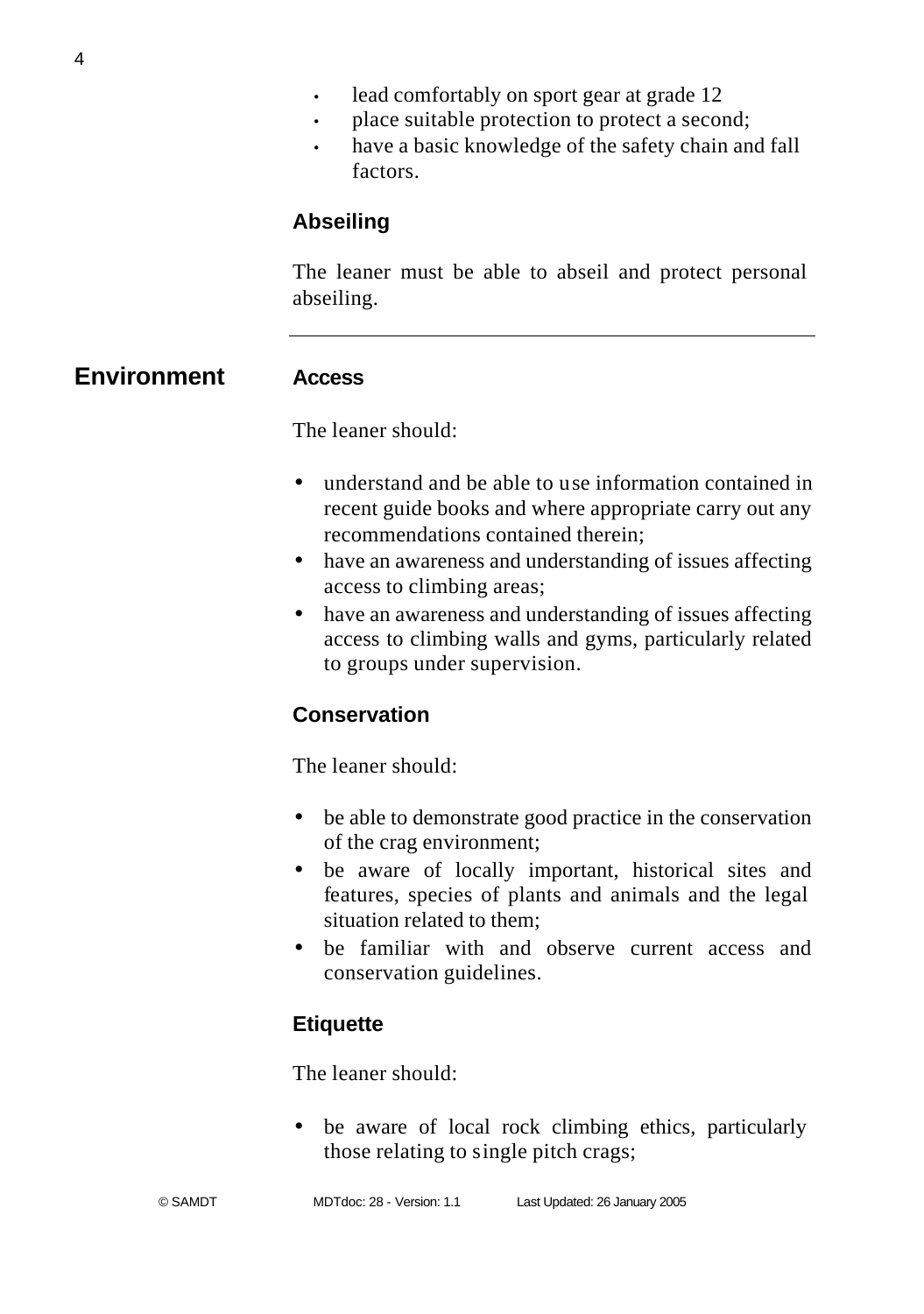- be able to operate flexibly when planning programmes and choose routes to accommodate independent climbers;
- be aware of the need to operate in a style which minimises the impact on, and the risk to, other climbers
- manage groups so as to leave the crags in an improved condition.

#### **Supervision Group Supervision**

The leaner should be able to demonstrate:

- the ability to manage groups of an appropriate size in a safe manner, including tying on, climbing and belaying;
- the use of appropriate equipment suitable for the group and the chosen venue;
- the ability to manage all members of the group irrespective of whether or not they are involved in climbing or belaying;
- knowledge of rules governing the use of different climbing walls and gyms, particularly as related to groups under supervision.

#### **Communication**

The leaner must be able to organise and arrange effective communication between the group members.

#### **Route Choice**

The leaner must be able to choose routes at a crag or wall suitable for use by a group.

#### **Emergency Procedures**

The leaner must be aware of, and be able to deal with common problems in top rope situations, including a stuck climber.

#### **Bouldering**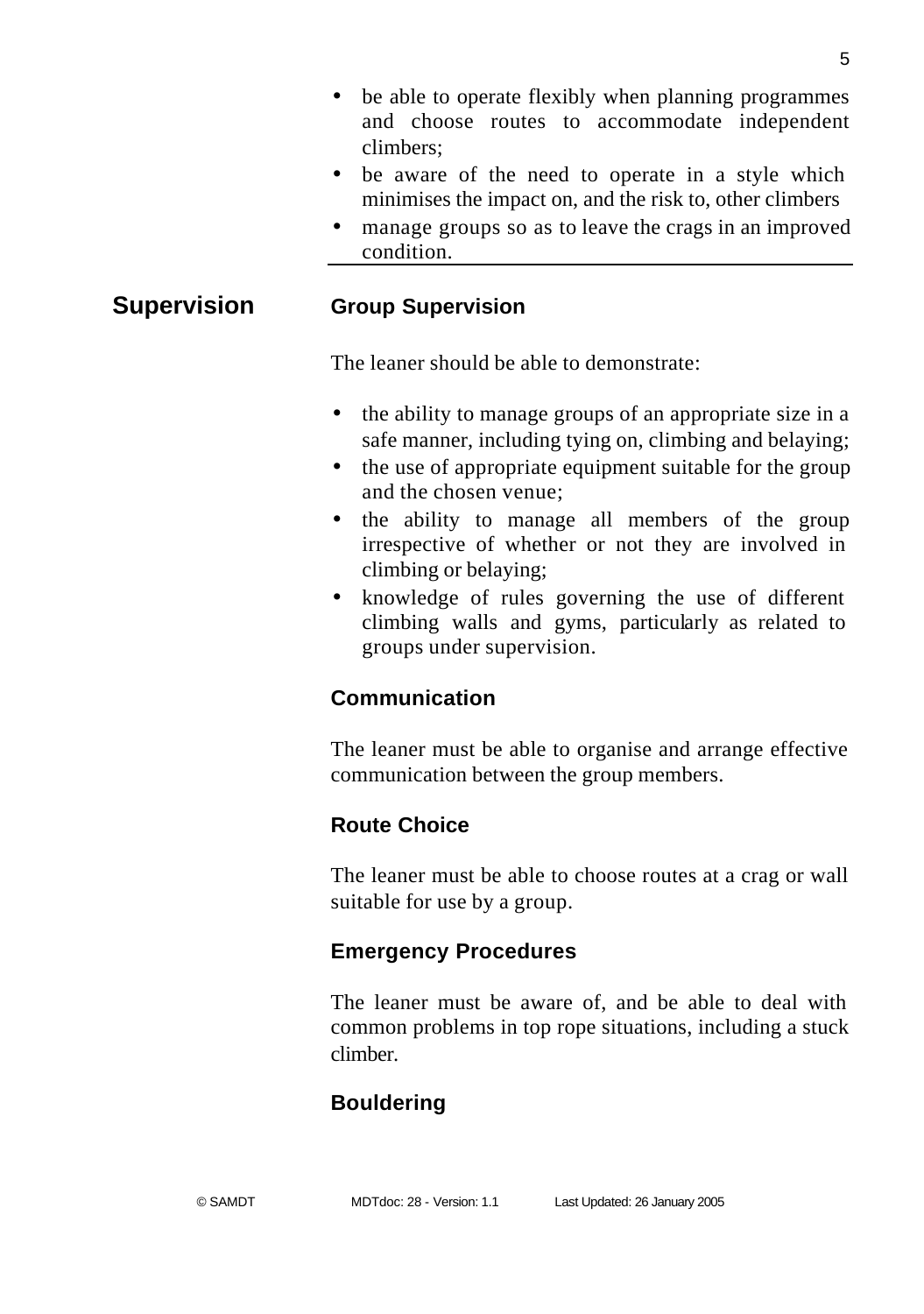The leaner must be familiar with, and demonstrate the use of bouldering activities: on crags, boulders and/ or climbing walls.

### **Climbing Climbing**

The leaner should be familiar with:

- rock features:
- basic climbing techniques
- injury avoidance;
- climbing walls;

#### **Equipment**

The leaner must be familiar with individual and group equipment and be able to care for and maintain it.

#### **Guidebooks**

The leaner must have knowledge of guidebooks, their availability, interpretation and use.

#### **Environmental hazards**

The leaner must understand the dangers from:

- loose rock:
- inclement weather:
- other crag and/ or wall users.